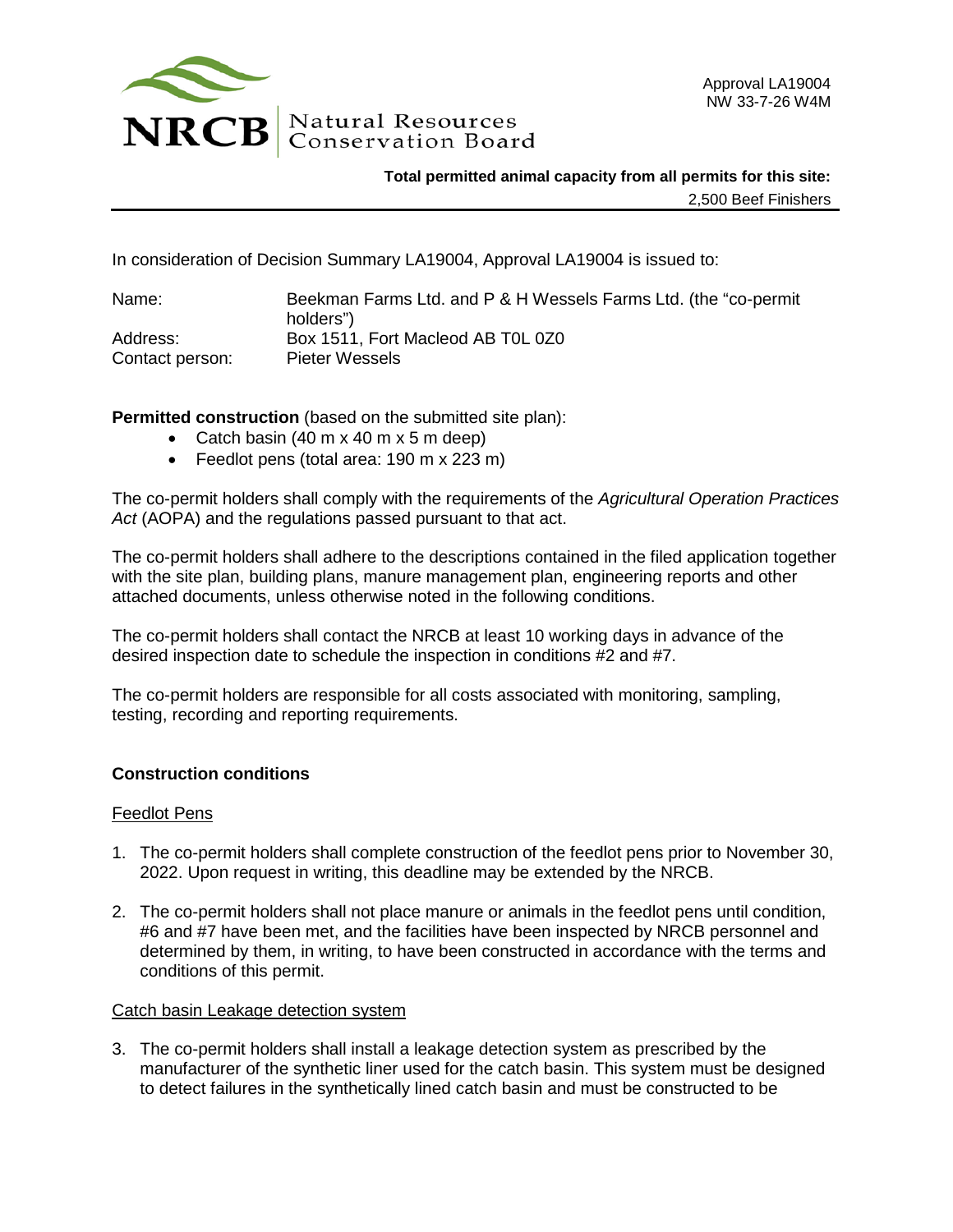

accessible at all times. This system must be approved in writing by the NRCB prior to construction of the catch basin.

## Catch basin

- 4. The co-permit holders shall complete construction of the catch basin prior to November 30, 2022. Upon request in writing, this deadline may be extended by the NRCB.
- 5. The co-permit holders shall immediately cease construction of the catch basin and contact the NRCB if the water table is observed to be 1 m or less from the bottom of the catch basin's liner at the time of construction.
- 6. The co-permit holders shall provide the NRCB with a written construction completion report for the catch basin. The report must be stamped and signed by a "professional engineer," as defined in the Standards and Administration Regulation, and must:
	- Confirm that the catch basin was constructed at the location specified in the site plan provided with the application
	- Confirm that the catch basin has been constructed in accordance with the proposed design
	- Confirm that the liner material used for the synthetically lined catch basin is constructed of 40 mil HDPE textured geomembrane or an equivalent liner
	- Confirm the size of the catch basin, including depth below grade
	- Confirm that the synthetic liner was installed in accordance with the liner supplier's requirements, including under membrane surface preparation and proper sealing at all seams
	- Confirm that the approved leakage detection system was installed in accordance with the manufacturer's requirements
- 7. The co-permit holders shall not allow manure impacted runoff to enter the catch basin until the facility has been inspected by NRCB personnel and determined by them, in writing, to have been constructed in accordance with the terms and conditions of this permit.

# **Operating conditions**

## Catch basin leakage detection system monitoring

8. Unless otherwise specified by the NRCB in writing, the leakage detection system as required by condition #5 above, must be kept accessible, and be maintained in operable condition, at all times. This system must be sampled by the co-permit holders in accordance with monitoring statement LA19004 MS 26 Jul 19. In the event that damage to the liner is identified, or leachate is detected in the monitoring system, the NRCB must be notified immediately.